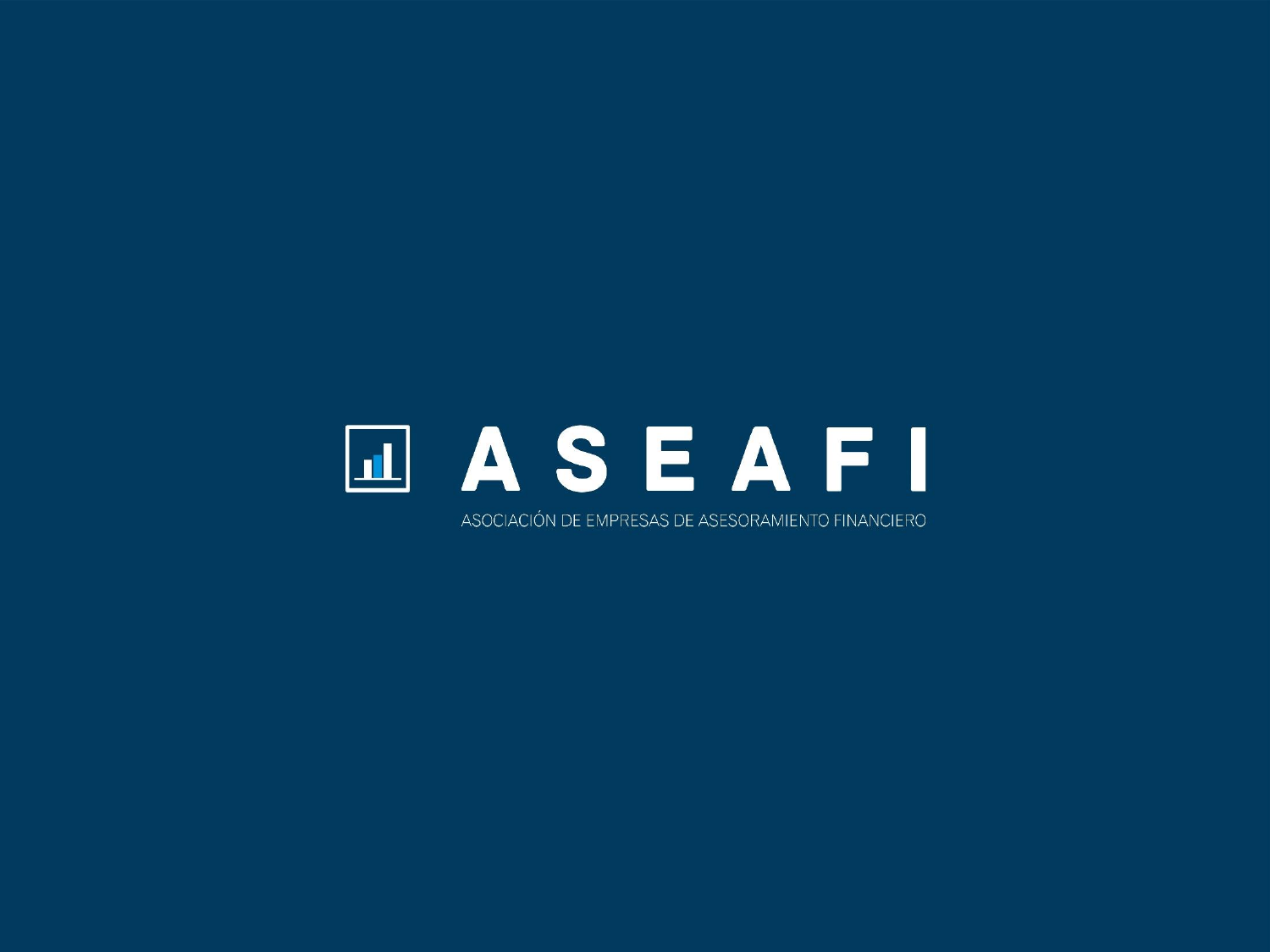# ASEAFI **REVIEW 2022**









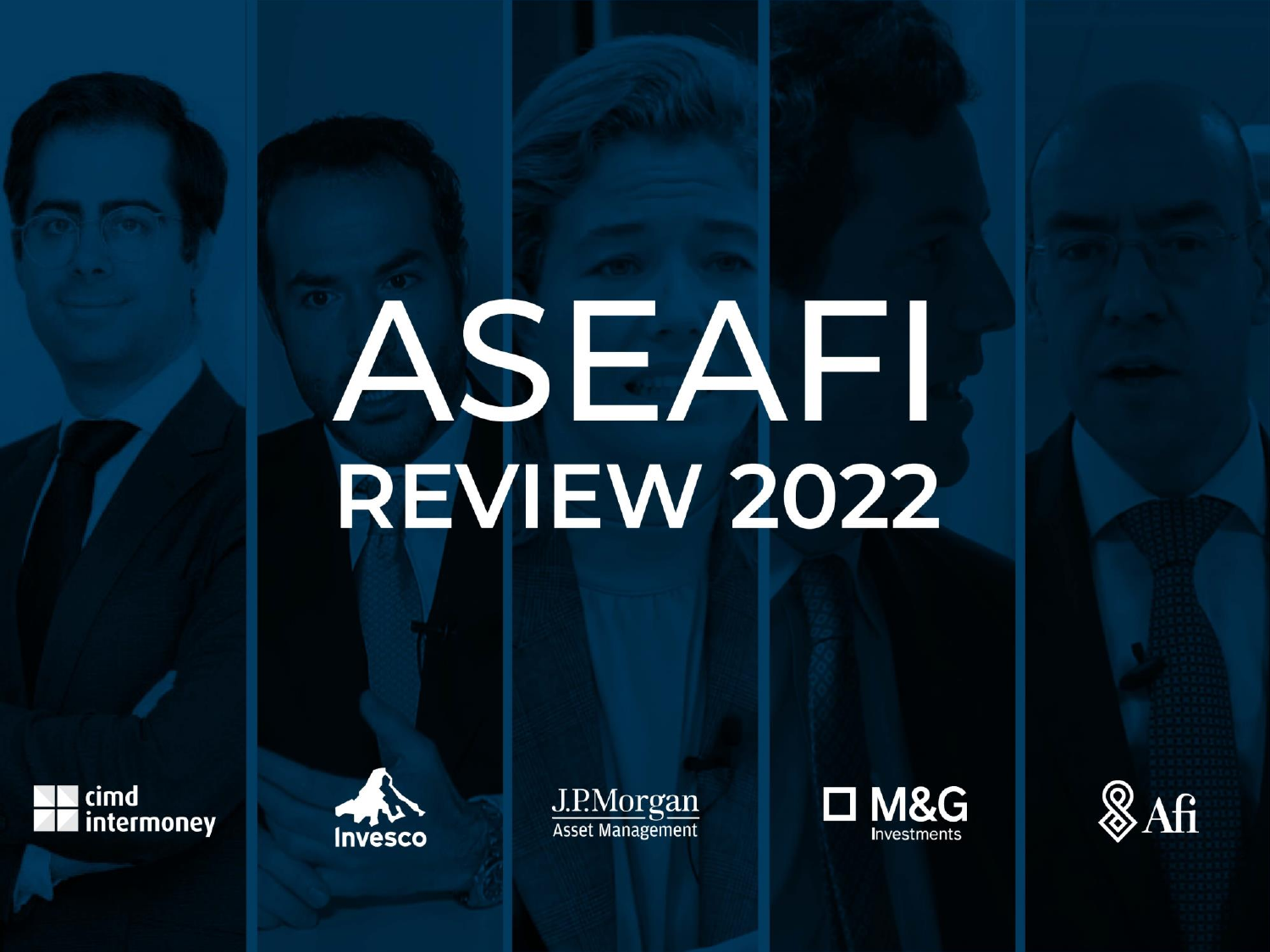### DIGICEL

#### 23% TOTAL RETURN IN 15 MONTHS, 18%ANNUALIZED

## **Digicel**

- Following the first covid-19 restrictions, the bonds suffered a big drop, in line with other risk assets.
- The entry price of 93% offered 11% YTM in a company leader in an industry set to suffer limited impact from the pandemic and an entry multiple of 1.4x.
- The bond price saw a quick recovery following the first scarier moments. This recovery was strengthened by an agreement with junior creditors in the capital structure to refinance part of the debt.

#### Company and Situation Overview Investment Rationale

Digicel is the largest provider of wireless telecommunication services in the Caribbean. The company operates in 31 markets in the Caribbean and South Pacific regions, with leading mobile shares in most. Also provides a range of business solutions, cable TV and broadband. The company also operates a wireless network in Panama through its 45% ownership interest in affiliate, Digicel Holdings (Central America) Limited. Digicel generated revenue of USD2.3 billion for the year ending March 2020.

Due to unsustainable leverage levels the company initiated a debt restructuring plan and cut gross debt by approximately \$1.5 billion dollars, from \$7.0 billion to \$5.4 billion. The restructuring extended Digicel's amortization profile and reduced annual interest expense.

#### Price History



- Digicel is a leading operator in the markets where is present, generally ranking #1 or #2.
- A very complex and highly levered capital structure kept most long-only investors away from this name.
- A recent restructuring in early May 2019 brought this bond to the market as the most senior in the company's capital structure, with very limited losses in the event of a default.
- At 1.5x EBITDA entry multiple the bonds provided for significant downside protection, given comparables trading above 6x.

#### Capital Structure(1)

| USD in millions<br>As of March 2020                            | Outstan.<br>Amount | <b>EBITDA</b><br><b>Multiple at</b><br>Face | Price | <b>Market</b><br>Value | <b>EBITDA</b><br><b>Multiple</b><br>at Market |
|----------------------------------------------------------------|--------------------|---------------------------------------------|-------|------------------------|-----------------------------------------------|
| Cash                                                           | $-251$             |                                             | 100%  | $-251$                 |                                               |
| Senior Debt                                                    | 1,130              |                                             | 100%  | 1,130                  |                                               |
| Senior Secured Notes 2024                                      | 600                |                                             | 92%   | 552                    |                                               |
| DIFL, DHL Net Debt                                             | 1.479              | 1.5x                                        |       | 1,431                  | 1.4x                                          |
| DL Senior Unsecured Notes                                      | 2,225              |                                             | 53%   | 1,169                  |                                               |
| <b>Digicel Limited Net Debt</b>                                | 3,704              | 3.7x                                        |       | 2,648                  | 2.6x                                          |
| <b>DGL Senior Sec/Unsec Notes</b>                              | 1,937              |                                             | 38%   | 727                    |                                               |
| <b>Digicel Group One Net Debt</b><br>DGL2 PIK Senior Unsecured | 5.641              | 5.6x                                        |       | 4.430                  | 4.4x                                          |
| Note 2024                                                      | 993                |                                             | 5%    | 47                     |                                               |
| Digicel Group Two Net Debt                                     | 6,634              | 6.6x                                        |       | 5,688                  | 5.7x                                          |
| <b>Senior Notes</b>                                            | 84                 |                                             | 10%   | 8                      |                                               |
| <b>DGL Net Debt</b>                                            | 6.718              | 6.7x                                        |       | 6.642                  | 6.6x                                          |